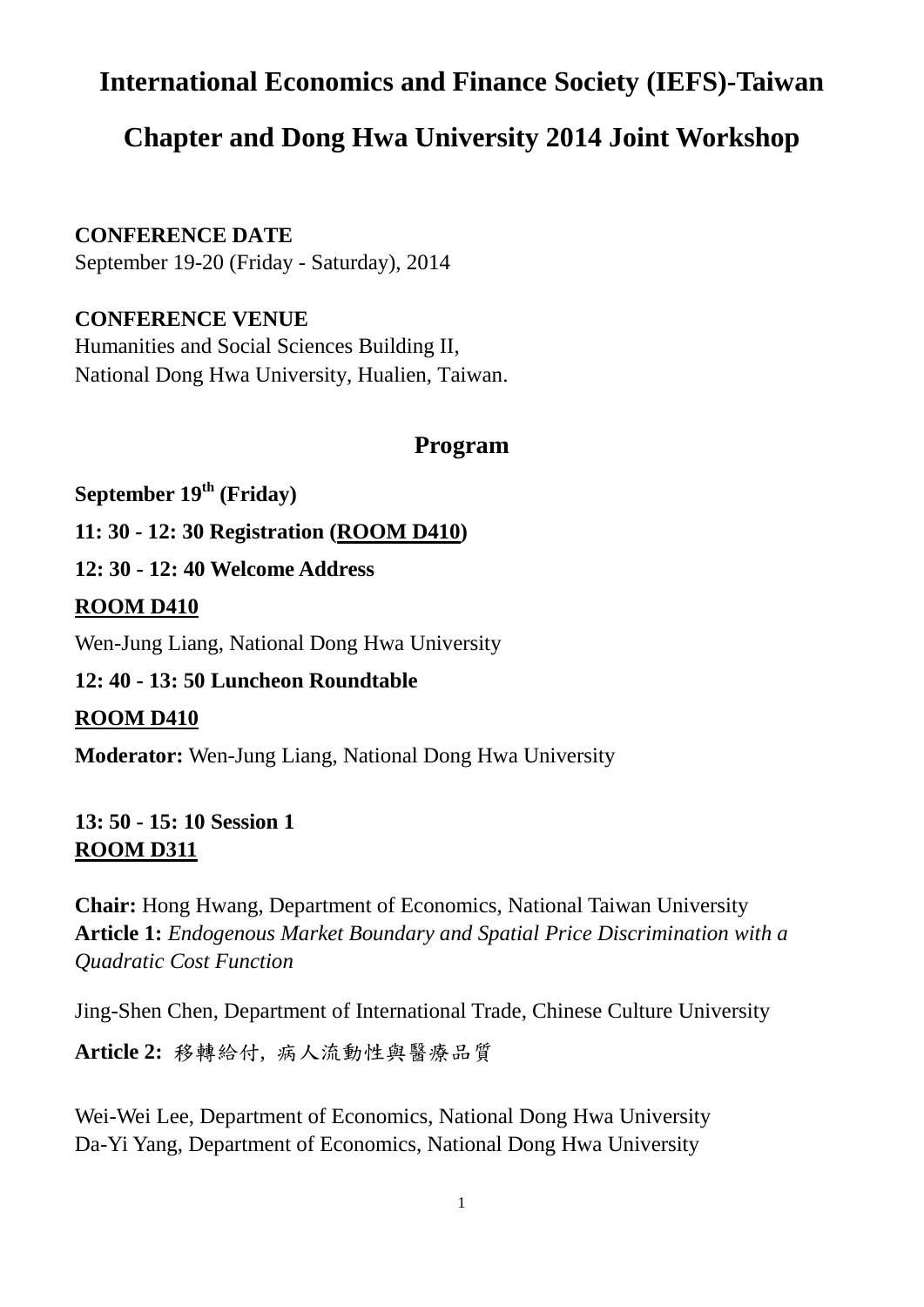#### **15: 10 - 15: 30 COFFEE BREAK**

## **15: 30 - 17: 30 Parallel Session 2 ROOM D311**

**Chair:** Wen-Jung Liang, Department of Economics, National Dong Hwa University **Article 3:** *Optimal Policies on Technology Import under Duopoly* Pei-Cyuan Shih, Department of Economics, National Taiwan University Hong Hwang, Department of Economics, National Taiwan University

**Chair:** Ming-Fang Tsai, Department of Economics, Tamkang University **Article 4:** *Product and Process R&D under Asymmetric Demands* Wen-Jung Liang, Department of Economics, National Dong Hwa University Bo-Yi Lee, Department of Economics, National Dong Hwa University Yi-Je Wang, Department of Economics, National Dong Hwa University

**Chair:** Jing-Shen Chen, Department of International Trade, Chinese Culture University

**Article 5:** 垂直關係下的廠商授權分析

Ming-Fang Tsai, Department of Economics, Tamkang University

## **15: 30 - 16: 50 Parallel Session 3 ROOM D410**

**Chair:** Yan-Shu Lin, National Dong Hwa University **Article 6:** Service Industry and Trade Liberalization Zhiwin Wu, Department of International Business, Lunghwa University of Science and Technology

**Chair:** Zhiwin Wu, Lunghwa University of Science and Technology **Article 7:** Trade Liberalization, Environmental Pollution, and Technology Transfer Ping-Sing Kuo, Department of Economics, National Dong Hwa University Chun-Wei Liu, Department of Economics, National Dong Hwa University Ray-Yun Chang, Department of Economics, Chinese Culture University Yan-Shu Lin, Department of Economics, National Dong Hwa University